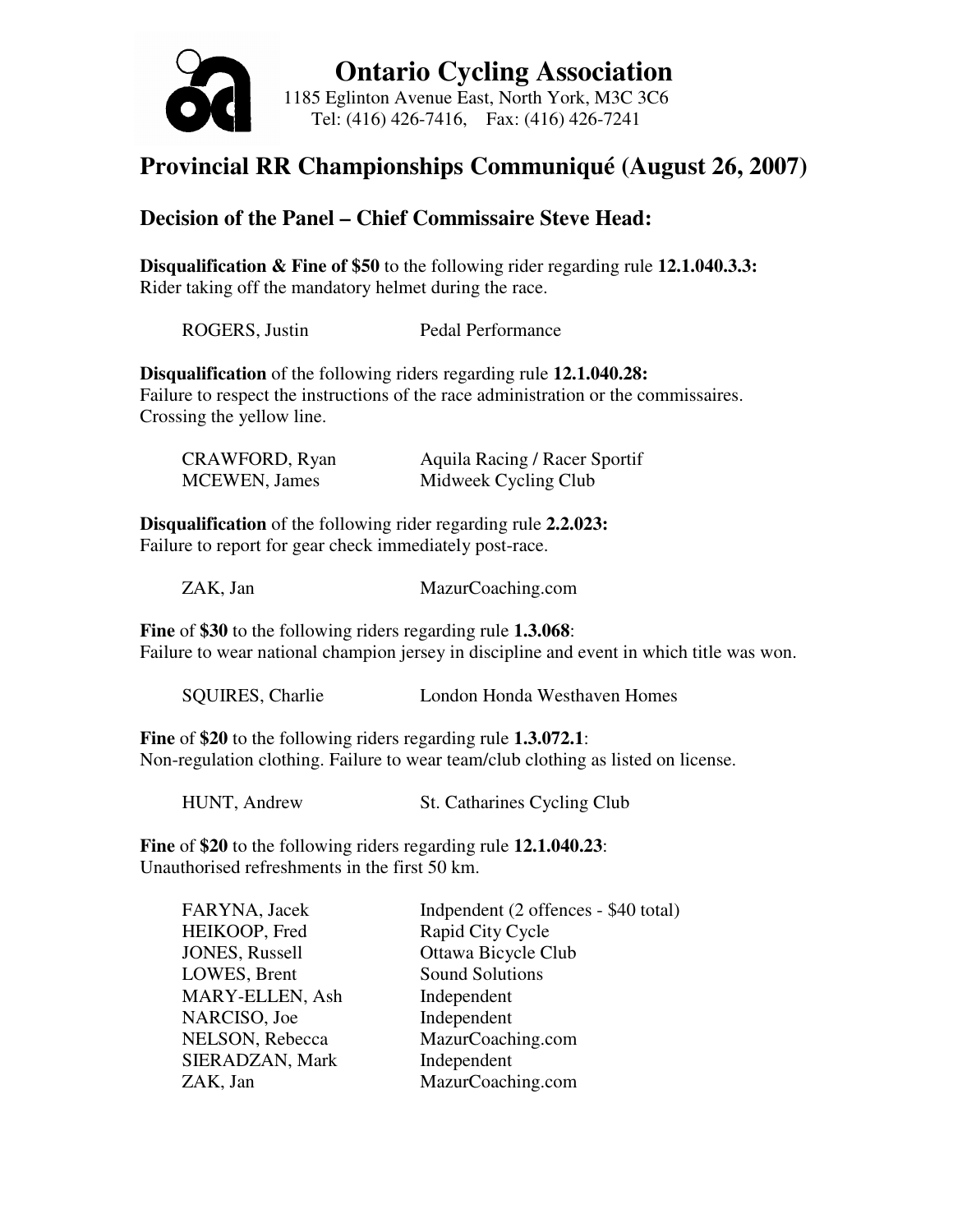

## **Ontario Cycling Association**

1185 Eglinton Avenue East, North York, M3C 3C6 Tel: (416) 426-7416, Fax: (416) 426-7241

**Fine** of **\$40** to the following riders regarding rule **12.1.040.23**: Unauthorised refreshments in the final 20 km.

| ARENAS, Rodrigo      | Independent                    |
|----------------------|--------------------------------|
| CANDELA, Bert        | Jet Fuel Coffee                |
| CUSHING, Gregory T.  | D'Ornellas / Delta Graphics RT |
| LEFEBVRE, Tim        | Team R.A.C.E.                  |
| MACEACHERN, Craig    | La Bicicletta / J. Lindberg    |
| MCDONAGH, Rory       | Pierik's/Elite Health          |
| MUNDEN, David        | Ride with Rendall              |
| PESHKO, Mike         | Lapdogs Cycling Club           |
| ROSTKOWSKI, Waldemar | Independent                    |
| SMITH, Donald        | Pierik's/Elite Health          |

**Fine** of **\$20** to the following riders regarding rule **12.1.040.24**: Non-regulation supply of refreshments – feeding outside of the designated feeding area.

| MCDONAGH, Rory | Pierik's/Elite Health |
|----------------|-----------------------|
| SMITH, Donald  | Pierik's/Elite Health |

**Fine** of **\$20** to the following riders regarding rule **12.1.040.24**: Non-regulation supply of refreshments – feeding from left hand side of road.

| ALVAREZ, Ernesto | MazurCoaching.com |
|------------------|-------------------|
| ARENAS, Rodrigo  | Independent       |

**Fine** of **\$10** to the following riders regarding rule **1.1.027:**  Mandatory photograph of licence holder missing from back of licence.

| <b>BLACKBURN, James</b> | Open Access / GRG Road Racing |
|-------------------------|-------------------------------|
| DENNIS, Michael         | SpeedRiver.com                |
| <b>HAWKES</b> , Craig C | The Cyclery                   |
| <b>STABLES, Mark</b>    | Independent                   |

**Fine** of **\$10** to the following riders regarding rule **12.1.040.4.1**: Number, epaulet, cycle plate or frameplate changed or badly positioned.

**Fine** of **\$10** to the following riders regarding rule **12.1.040.29**: Unseemly behaviour - littering.

| CRAWFORD, Ryan        | Aquila Racing / Racer Sportif |
|-----------------------|-------------------------------|
| <b>GALLO, Matthew</b> | MazurCoaching.com             |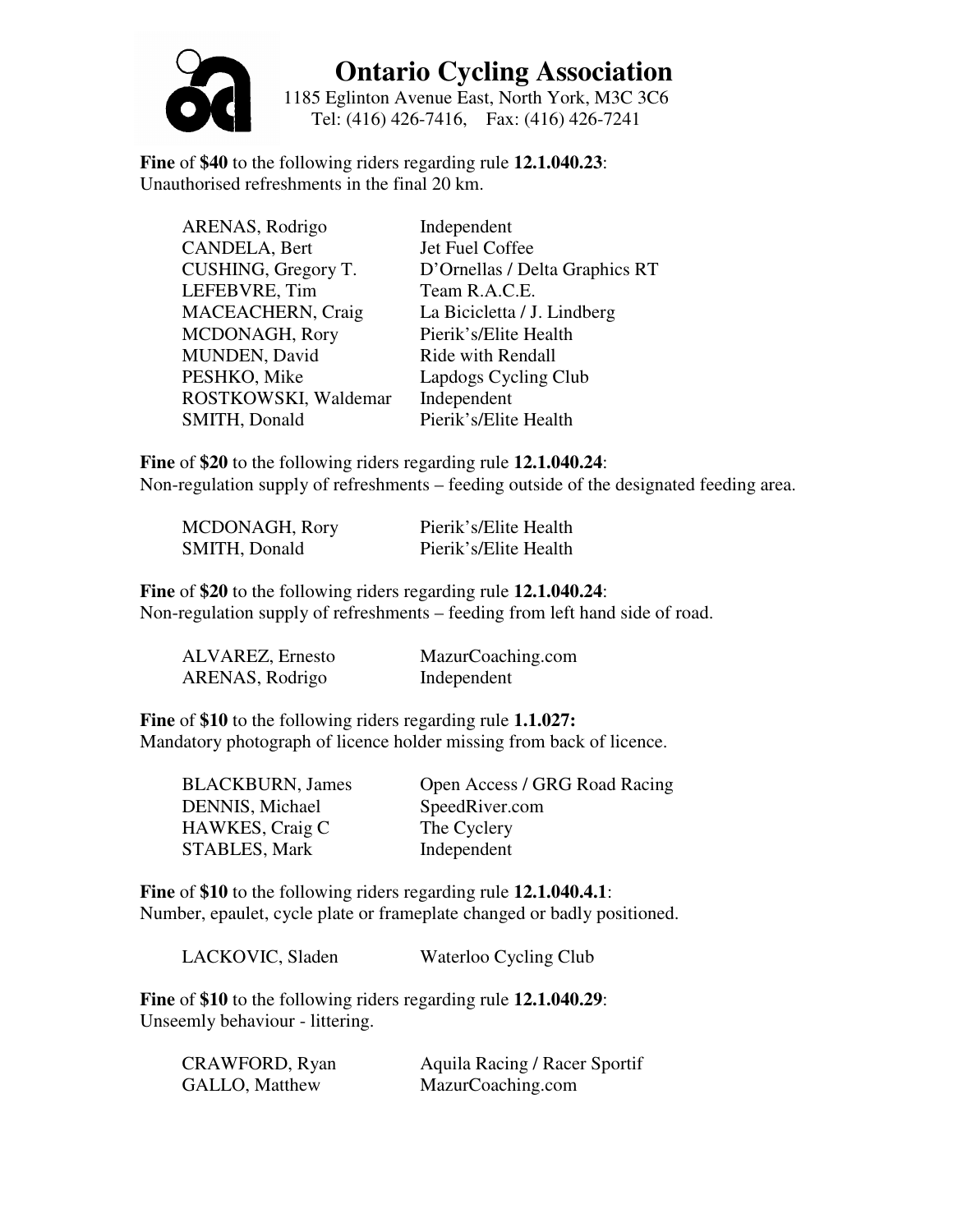# **Ontario Cycling Association**

1185 Eglinton Avenue East, North York, M3C 3C6 Tel: (416) 426-7416, Fax: (416) 426-7241

**Fine** of **\$5** to the following riders regarding rule **12.1.040.6**: Not reporting to commissaire after dropping out of a race.

BUDZINSKI, Ireneusz Independent GALLO, Matthew MazurCoaching.com MATTHIAS, Brendan MazurCoaching.com SIERADZAN, Mark Independent SPERBER, Graeme Pedales Rapidos WOOD, Chris Sound Solutions ZANETTI, Peiro Invita Racing

KURZAWINSKI, Kris Midweek Cycling Club LAZARSKI, Martin Rocky Mountain Haywood PURVIS, Blair CoachChris.Ca/Ted Velikonja SANOWAR, Peter Italpasta-Transport Belmire SELIN, Andy Open Access / GRG Road Racing VALENTI, Jason CoachChris.Ca/Ted Velikonja VANDENBERG, Will CoachChris.Ca/Ted Velikonja WIEDITZ, Thorben Italpasta-Transport Belmire

**Fine** of **\$5** to the following riders regarding rule **12.1.040.28:**  Failure to respect the instructions of the race administration or the commissaires. Not returning their bib numbers.

| ATKINS, Chris            | La Bicicletta / J. Lindeberg   |
|--------------------------|--------------------------------|
| <b>BELL, Mathew</b>      | Cyclissimo Cycling Club        |
| <b>BOWERS, Bryson</b>    | Jet Fuel Coffee                |
| CORREA, Jesus Giovanni   | Coach Chris.Ca / Ted Velikonja |
| EUGENI, Paolo            | Hooters/Reynold Cycling Team   |
| HALL, Josh               | Jet Fuel Coffee                |
| LAZARSKI, Martin         | Rocky Mountain Haywood         |
| LIOKOSSIS, Antonio       | Coach Chris.Ca / Ted Velikonja |
| MACDONALD, James         | Cyclissimo Cycling Club        |
| MAKARCHUK, Ed            | <b>Sound Solutions</b>         |
| MCKAY, Stuart            | Cycle 4 Ms                     |
| MEIER, Paul              | <b>Brockville Cycling Club</b> |
| <b>MEIER, Peter</b>      | <b>Brockville Cycling Club</b> |
| <b>MORETTI, Cary</b>     | Project Freeride               |
| <b>OLLIVER, Roderick</b> | Open Access/ Grg Road Racing   |
| PEREZ, Fred              | Open Access/ Grg Road Racing   |
| ROGERS, Justin           | <b>Pedal Performance</b>       |
| <b>SMITH, Steven</b>     | Coach Chris.Ca / Ted Velikonja |
| STEED, Mike              | Pedal Performance              |
| TRANT, Ryan              | Cyclepath Oakville Race Team   |
| VALENTI, Jason           | Coach Chris.Ca / Ted Velikonja |
| VEAL, Ed                 | Cyclissimo Cycling Club        |
| ZUCK, Don                | <b>Invita Racing</b>           |